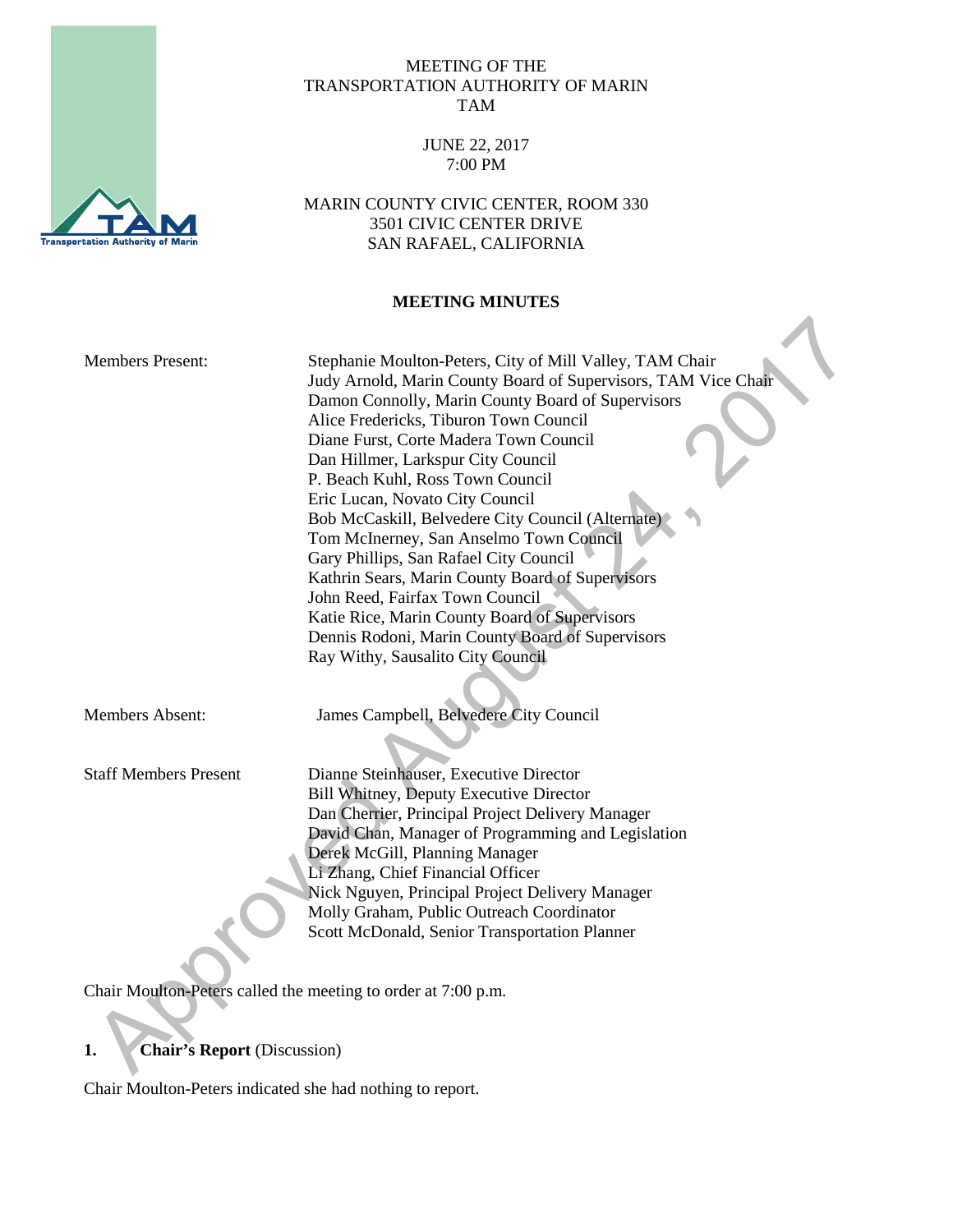TRANSPORTATION AUTHORITY OF MARIN TAM June 22, 2017

#### **2. Commissioner Matters Not on the Agenda (Discussion)**

There were none.

#### **3. Executive Director's Report** (Discussion)

Executive Director (ED) Dianne Steinhauser administered the oath of office to Bob McCaskill, new alternate commissioner from the City of Belvedere.

ED Steinhauser reported on the first meeting of the TAM Sales Tax Renewal Expenditure Plan Advisory Committee (EPAC), which was held the previous day. She reviewed the discussions, including current projects funded by Measure A, activities of TAM and the role of the Committee. ED Steinhauser noted that the next meeting will be July 17, 2017, when the results of the poll relating to a possible increase/extension of the Measure A ½-cent sales tax will be reviewed, in addition to a Marin Transit presentation. She reviewed the tentative meeting schedule for this year as well, anticipating a recommendation will be made to the Board in November.

ED Steinhauser also updated the Board on Senate Bill (SB) 1, planned outreach regarding the bill and eligible projects/programs, Regional Measure (RM) 3, and the Lyft pilot program in conjunction with the start-up of SMART (Sonoma Marin Area Rail Transit) service.

#### a. Richmond – San Rafael Bridge Third Lane and Multi-Use Path Report

ED Steinhauser discussed the two projects, noting that the expected opening of the third lane will be delayed until December 2017 due to additional testing and care that is being taken with the changeable message signs to notify traffic when the lane is open. She noted as well that the city of Larkspur will soon be meeting to discuss and approve the agreement with TAM to make necessary improvements for the East Sir Francis Drake Blvd approach to the bridge, which they hope to advertise in early August. She indicated that the offramp at Bellam Boulevard is more complicated because of right-of-way issues but progress is ongoing with Caltrans, and construction is expected to begin in the summer of 2018.

Regarding the upper deck and the multi-use path, ED Steinhauser discussed the anticipated completion date, most likely, at the end of 2018, although she acknowledged the likelihood of delays, and she promised to provide more information as it becomes available.

#### b. Look Ahead Report

ED Steinhauser reviewed with the Board the quarterly Look Ahead Report. She pointed out that TAM currently has a call for projects out for TDA (Transportation Development Act) and TFCA (Transportation Fund for Clean Air) projects, with a staff recommendation to be made in early fall

There was no public comment on the Executive Director Report.

## **4. Commissioner Reports (Discussion)**

a. Metropolitan Transportation Commission (MTC) Report

TAM Commissioner Connolly, Marin's MTC Commissioner, presented the Report. He noted that Regional Measure 3, relating to raising bridge tolls, has been a focus at MTC recently, as well as with the state legislature,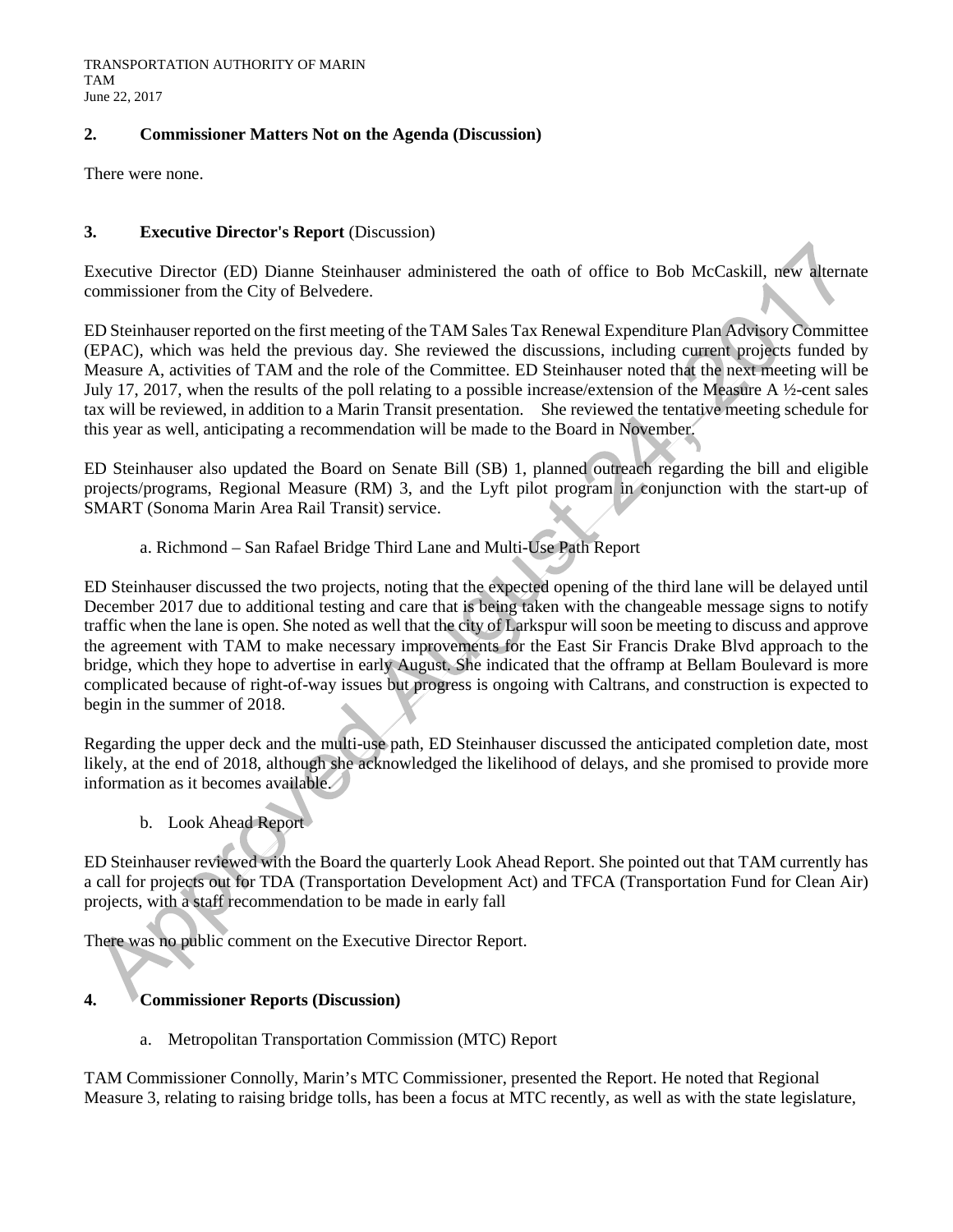and that it is expected to go to the voters in 2018. He also reported that the project priority list TAM submitted has been fully adopted by MTC and will be part of their recommendation to the legislature. He commented on the importance of TAM aligning with other affected North Bay counties to create a united front.

Mr. Connolly also discussed a recent meeting he attended with ED Steinhauser (and Chair Moulton-Peters by phone) with Contra Costa County regarding the 101-580 interchange. He acknowledged the amount of the toll increase has not been decided and there is much work still to be done before it goes to the voters.

b. Marin Transit Report

Commissioner Rice deferred her report to the General Manager of Marin Transit who would speak later in this agenda as part of Agenda Item No. 9.

c. SMART

Commissioner Sears reported on the ongoing audit by the Federal Railroad Administration (FRA), which is the last step before SMART can begin operating as a railroad. She discussed some of the detailed questions and requirements of the audit, including an ultrasound conducted on the equipment to determine if cracks exist in the rails, and she indicated she would let the Board know the results of the audit when it is completed.

ED Steinhauser commented that TAM will have a booth at the county fair this year and plans to share information on SMART as well as TAM's programs and projects.

Vice Chair Arnold reported that she has been asked by MTC to discuss her views on how the change in car pool lane hours should be handled. Commissioner Connolly said he received the same request, which he thought was ambiguous. ED Steinhauser commented on past action by the TAM Board on the topic, which resulted in a resolution, noting that she didn't think a decision has been made yet nor even whether Caltrans has completed its analysis. Therefore, she would treat these calls as exploratory in nature, and she recommended the commissioners reflect the concerns expressed by TAM, and she offered to send copies of the resolution to Vice Chair Arnold and Commissioner Connolly.

# 5. **Open Time for Public Expression**

Barry Taranto, a San Francisco taxi driver, commented on the licensing and testing mandatory for taxi drivers in Marin, and he expressed concern that Lyft drivers are unable to offer the same degree of safety and security to their passengers. He discussed current conditions in San Francisco that have resulted from another rideshare program like Lyft, and he noted his income has dropped by 50%. He indicated he would never take SMART because of the cooperation agreement with Lyft. ED Steinhauser responded that staff will seek information from Lyft regarding the issues raised by Mr. Taranto. She noted that TAM's agreement specifies that Lyft bears all the liability and added that the first six months of this partnership is a pilot program.

Chair Moulton-Peters confirmed with staff that they had checked with County Counsel regarding the liability issue, and she pointed out that taxis, as well as Lyft, will be available for use at the SMART stations.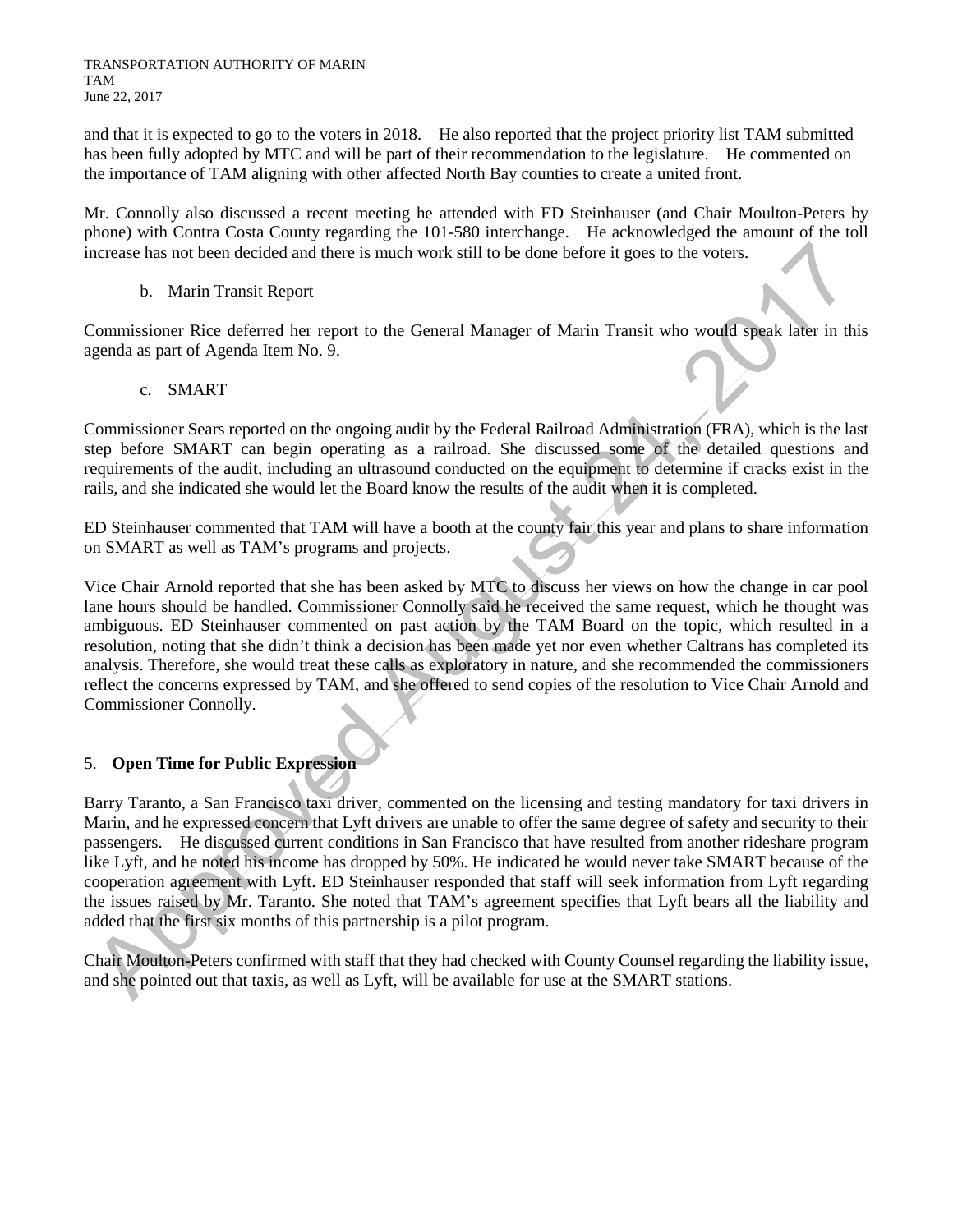#### 6. **CONSENT CALENDAR** (Action)

- a. Approve TAM Board Minutes of June 1, 2017
- b. Authorize San Rafael to exchange Transportation Sales Tax (Measure A) Funds from the Grand Avenue Bridge Project with One Bay Area Grant (OBAG) Funds from the Francisco Boulevard West Multi-Use Path
- c. Allocate Transportation Sales Tax (Measure A) to Marin County for the Sir Francis Drake Rehabilitation Project in West Marin
- d. Update Revenue Projections for the Transportation Sales Tax (Measure A) Strategic Plan
- e. Allocate Transportation Sales Tax (Measure A) Funds from Strategy 3.2 and Reserve Funds for Local Road and Related Infrastructure Projects
- f. Appointments to the Citizens' Oversight Committee
- g. Contract Addendum for Crossing Guard Services
- h. Changes to Crossing Guard Program Location Scoring Methodology
- i. Contract Award Street Smarts Banner Installation
- j. TAM Strategic Vision Plan Contract Extension
- k. Authorize One-Year Contract Extension for Safe Routes to School Program
- l. Approve Funding Agreement with the City of Larkspur for the East Sir Francis Drake Blvd Project Approaching the Richmond-San Rafael Bridge
- m. Review and Acceptance of 2017 Measure A Half-cent Transportation Sales Tax Compliance Audit Selection List
- n. Resolution of Appreciation to Assemblyman Jim Frazier and Senator Jim Beall for their sponsorship of AB1 and SB1, which created substantial funds to address transportation needs in California, the Road Repair and Accountability Act of 2017 7

There was no public comment on the Consent Calendar.

Vice Chair Arnold moved to approve the Consent Calendar. Commissioner Fredericks seconded the motion, which was approved unanimously.

*Item 7b on the Agenda preceded Item 7a.*

7. b. Update on Implementation of SB1 (Discussion)

ED Steinhauser introduced Program Manager David Chan and Gus Khouri, Khouri Consulting, whom she said would be presenting the staff reports for both items.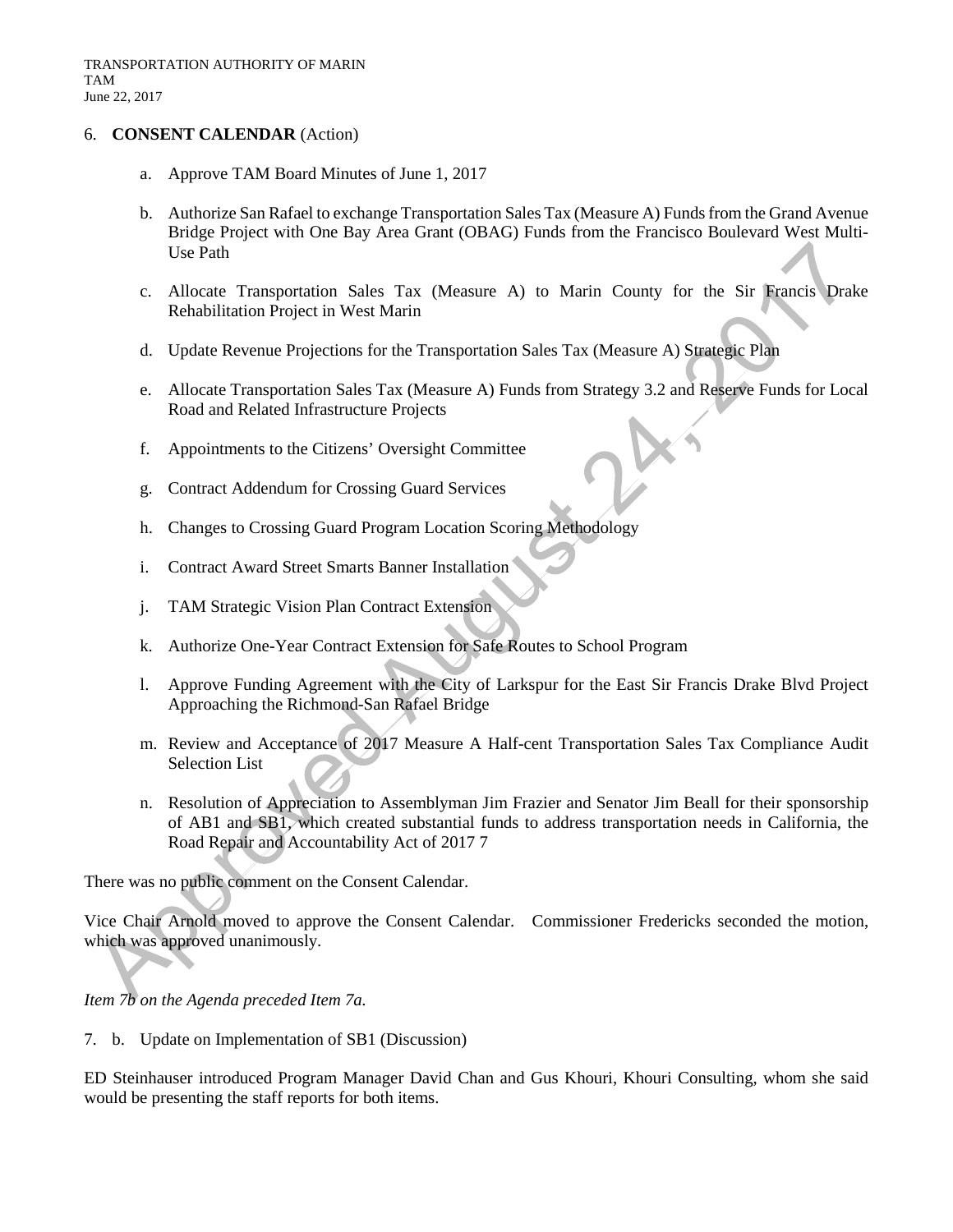Mr. Chan began with an overview of SB 1, the Road Repair and Accountability Act of 2017, that provides significant state funding for transportation and roadway maintenance, as well as transit and non-motorized transportation. Mr. Chan stated that an estimated \$5.24 billion annually should be provided with programs administered primarily by the California Transportation Commission (CTC). He discussed funding sources, including fuel tax increases taking effect November 2017, and fee increases taking effect January 2018. Mr. Chan reviewed funding by programs including purpose of each, guidelines and type of projects – State Highway Operation and Protection Program (SHOPP), State &Local Partnership Program (SLPP) and its competitive funding process, Active Transportation Program (ATP)providing non-motorized project funding, Local Streets and Roads (LSR) Program, Congested Corridors Program, from which TAM should benefit with the Marin Sonoma Narrows being a candidate project, Trade Corridor Enhancement Program, Transit Programs that should receive funding on an annual basis, and the State Transportation Improvement Program (STIP) for which future funding should be stabilized.

ED Steinhauser added that under the SHOPP there is a category called "Bridges & Culverts", that could provide funds to Marin. TAM is working with MTC on a study of Highway 37, together with the County Public Works Department and the Flood Control District to ultimately submit a flood management project for Highway 37 in Marin. She also discussed efforts to ensure that the guidelines for SB 1 are not too restrictive but will have flexibility with particular regard to the LSR program. In addition, ED Steinhauser briefly commented on the possibility of a referendum effort to repeal SB 1, which she believes is unlikely to succeed. Commissioner Connolly asked, and ED Steinhauser confirmed that the signatures required by June 2018 to add it to the ballot would be a percentage of all the voters in the state. ED Steinhauser also stated that although there will be annual funding for new projects, the applications submitted earlier and "shovel-ready" would have a greater likelihood of receiving funds in the earliest funding cycle.

Commissioner Lucan asked if the funding for local streets and roads would be in addition to what is already allocated and if so, could the funds currently allocated be used for other purposes. Staff acknowledged it might be possible and indicated they would seek confirmation.

Commissioner Phillips asked how the local streets and roads funding is allocated among the various entities. Mr. Chan said he thought it was by formula based on road miles and population. Commissioner Phillips questioned whether the formula should be reconsidered. He noted most of the roads in the county are about the same age, but the less densely populated areas still need to have their roads maintained. ED Steinhauser noted that the formula has been used by the State for many years and is unlikely to change.

Commissioner Rice said she thought that one of the early EPAC meetings should focus on how transportation funding has changed over time, regardless of Measure A. ED Steinhauser indicated that staff would provide an update on SB1 and RM3 at each of their meetings and noted that representatives from Public Works departments would be providing presentations on road funding issues at the next EPAC meeting.

Chair Moulton-Peters expressed appreciation to Mr. Chan for the excellent staff report and his presentation tonight.

a. State Legislative Update and Adopt Position on Senate Bill (SB) 86 (Action)

Gus. Khouri began his presentation of this item which recommended that the TAM Board adopts a position on SB 86. He provided additional information on the SB1 Local Partnership funds and the concern that has been expressed relating to allocation of those funds, specifically that only 50% will be distributed directly to sales tax counties, the remainder being competitive. Mr. Khouri discussed the Congested Corridor Program, which he explained calls for a holistic regional approach to address congestion needs. He noted that TAM has an advantage because one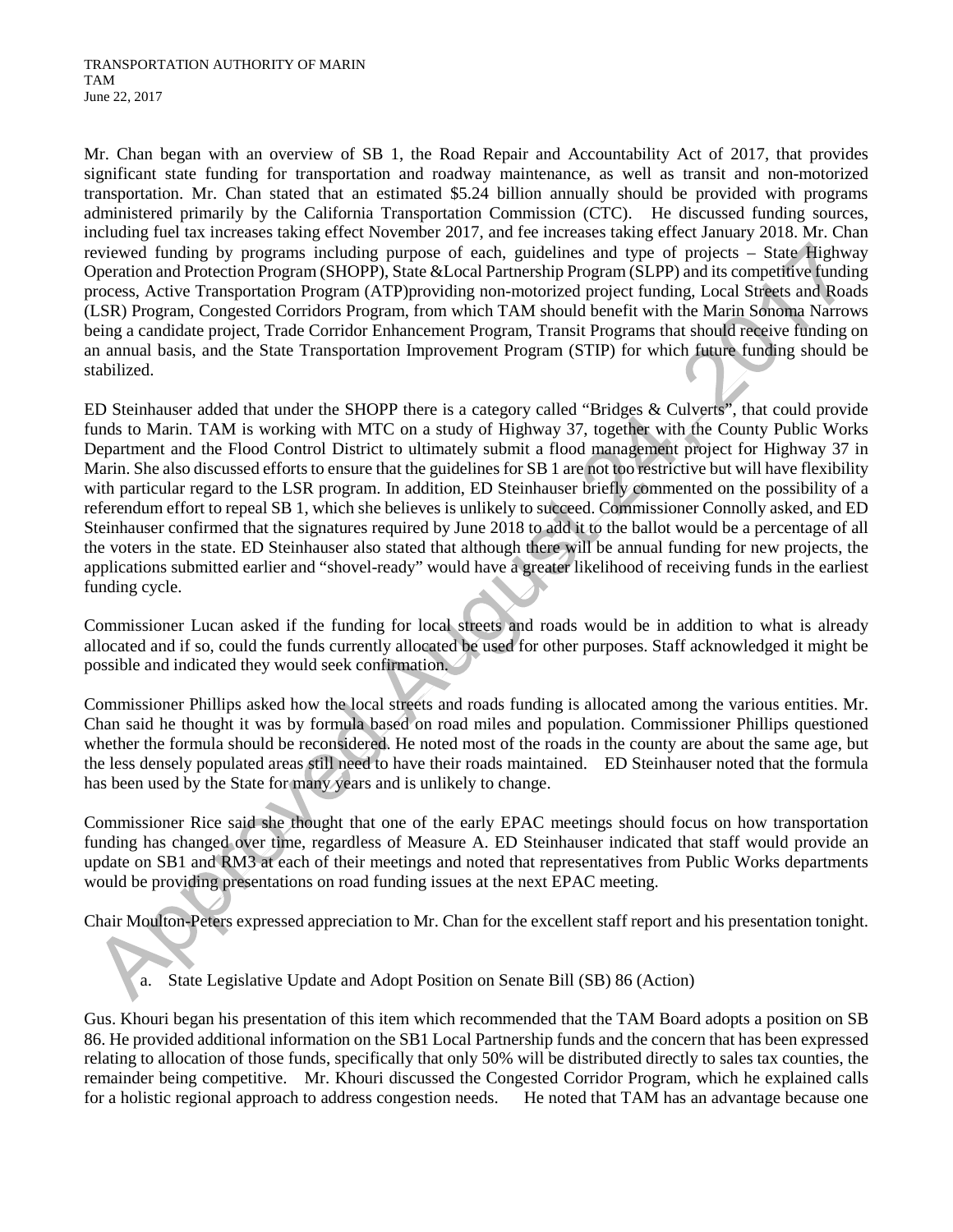of the five projects referenced in the legislation for SB1, under the Congested Corridor Program, is Marin and Sonoma's Highway 101 Carpool project - the Marin Sonoma Narrows.

Chair Moulton-Peters recalled a SMART tour when State Transportation Secretary Brian Kelly commented on SMART providing an alternative to congested HWY 101 lanes, and she commented on the need to include SMART in project discussions. ED Steinhauser noted that TAM is already closely coordinating in terms of moving a collective suite of improvements forward for the corridor.

Mr. Khouri also discussed RM 3, how it will impact bridge tolls, the types of projects it will cover, and decisions still to be made in how the funding will be assigned. In addition, he commented on cap-and-trade issues. He concluded with a summary of current legislation, such as a potential raise in tuition fees for nonresidents. He discussed a budget bill, SB86, noting he was recommending that TAM adopt a "monitor" position while concentrating on SB1.

Commissioner Rice moved to adopt a monitor position on SB86, as recommended by Mr. Khouri, and Commissioner Fredericks seconded the motion. It carried unanimously.

8. Assessment of Crossing Guard Program (Action) - Attachment

ED Steinhauser introduced Project Manager Dan Cherrier and consultant James O'Brien to present the staff report, which recommended that the TAM Board Support the recommendation from the TAM Programming and Project Executive Committee to accept the 2017 Crossing Guard Assessment Report. She commented on the purpose and goals of the program, as well as the required periodic (every 3 years) evaluation of the program through the eyes of parents, students and schools.

Mr. Cherrier indicated Mr. O'Brien would be presenting the survey results and information gleaned, indicating there would also be time for questions.

Mr. O'Brien summarized the survey process, distribution (including online access), responses received, including an increase in online responses, and evaluation of the program in terms of cost-effectiveness (improved at all levels).

Commissioner Reed expressed appreciation for the report and the information presented. Mr. Cherrier directed his attention to one of the questions in the survey regarding whether the respondent is aware that Measure A pays for the program. He pointed out that 60% of the respondents were unaware Measure A funds the crossing guard program.

Commissioner Phillips indicated his support for the program. He agreed it is important to get input from parents and students; additionally, he recommended that the school superintendents and school principals should be consulted too in deciding which locations most need a crossing guard. Mr. Cherrier said both are already included in the guard location process, although the purpose in this instance was to assess how well the service is working from those who benefit directly from it.

Mr. O'Brien discussed interactions he has had with principals, teachers, school safety officers, etc. as well as contact with superintendents and principals during the certification or recertification process. He noted that they respond to issues raised by school personnel. Mr. Cherrier also reviewed the annual process for ranking the sites. He indicated this year staff will be working to ensure that the work is finished earlier to allow jurisdictions a greater period of time to change or rearrange guard locations ahead of the start of the new school year.

Chair Moulton-Peters opened and closed public comment on the item with no speakers coming forward.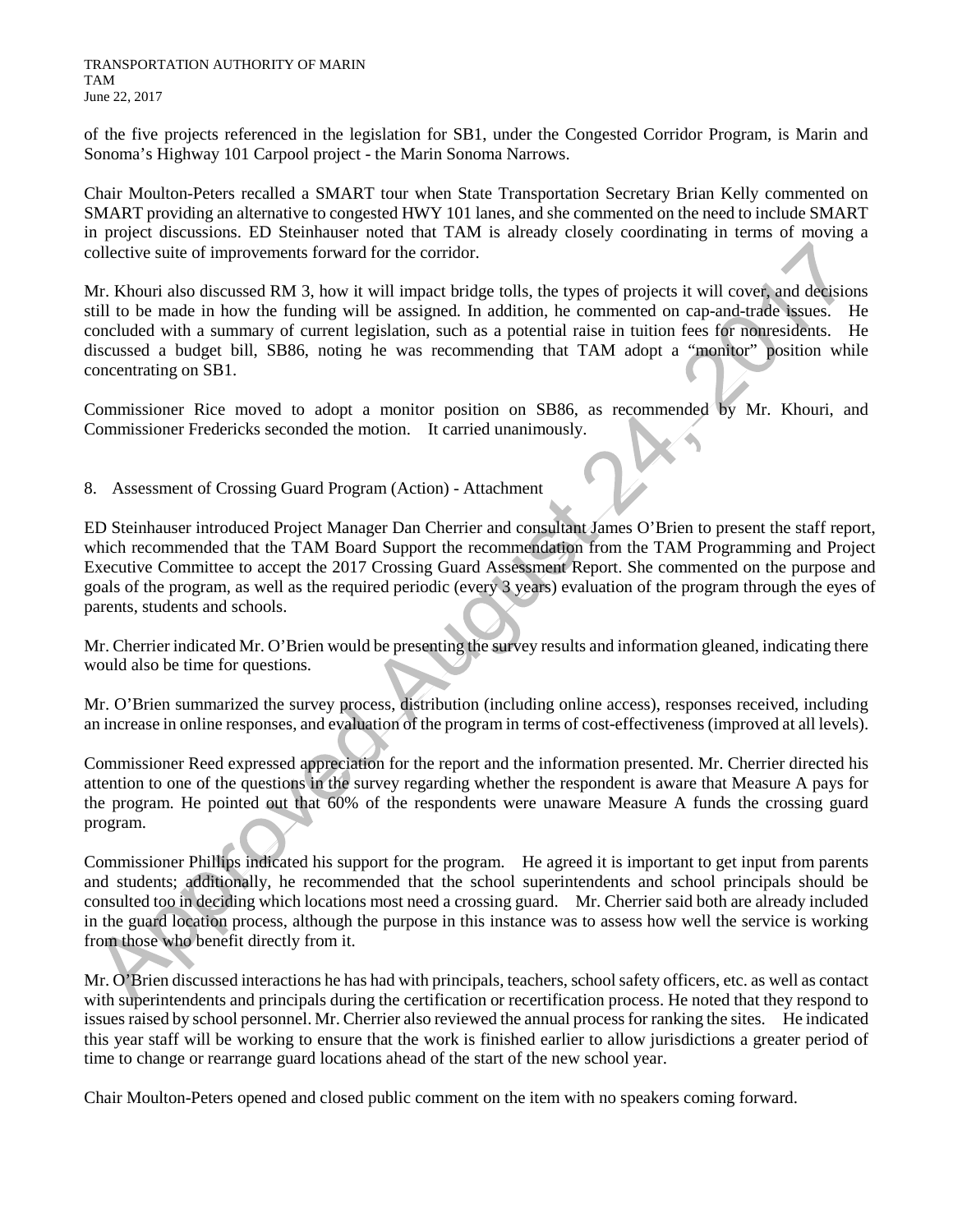Chair Moulton-Peters mentioned a comment made by Commissioner Rice at the Executive Committee meeting regarding the significance of having a guard in place in making parents and students feel safe and willing to walk or bike to school. She thanked Mr. Cherrier and Mr. O'Brien for the report and their work with the program. Chair Moulton-Peters suggested the crossing guards wear vests or jackets with the TAM logo to raise awareness.

Vice Chair Arnold moved to accept the Crossing Guard Assessment Report, and Commissioner Fredericksseconded the motion. It carried unanimously.

#### 9. **Marin Transit**

- a. Marin Transit's Annual Presentation (Discussion)
- b. Allocate FY 17/18 Measure A Transportation Sales Tax Funds to Marin Transit (Action)
- c. Allocate FY 17/18 Vehicle Registration Fee (Measure B) Funds to Marin Transit (Action)

ED Steinhauser introduced this three-part item which included two recommendations. Staff recommended that the TAM Board 1) Allocate \$17,674,005 in Measure A Transportation Sales Tax (Measure A, hereinafter) funds to the Marin County Transit District (Marin Transit) from Strategy 1 of the Strategic Plan for FY 17/18 and 2) Allocate \$1,045,000 in Vehicle Registration Fee (Measure B) funds to Marin Transit for Element 2 of the Measure B Strategic Plan for FY 17/18.

Ms. Steinhauser introduced General Manager Nancy Whelan of Marin Transit to present their annual report. She acknowledged there is some overlap between the TAM Board and the Marin Transit Board, and expressed her appreciation of the information that TAM has received regarding the local transit operator and its programs and projects.

Ms. Whelan presented the Marin Transit Status Report, including an overview of progress over the years since 2004, and she noted that Measures A and B funds form the lion's share of revenue. She discussed the ways they have achieved service increases and addressed the drop in ridership, the 2017/18 Operations Budget revenue, the Measure A Expenditure Plan percentages and amounts spent for each strategy (local bus service, yellow bus service for students, rural transit service, Marin Access offering paratransit and other specialty services); capital programs for FY 17/18 and beyond, efforts to leverage the Measure A funds Marin Transit receives with grant funding, etc.; a summary of the FY 17/18 allocation request (from Measure A and Measure B).

In response to Chair Moulton-Peters, Ms. Whelan stated that the \$600,000 from SB 1 should double the total amount of state funds Marin Transit receives.

Commissioner Rice pointed out that the students pay a fee for the College of Marin bus pass program, which is thus not free.

In response to Commissioner Fredericks, Ms. Whelan said that TAM has awarded a grant for installation of charging facilities for the buses by Golden Gate Transit. She added that eventually they hope to have solar charging stations in their yard and a mostly electric fleet. Commissioner Fredericks asked about the range for the electric buses when fully charged, which Ms. Whelan indicated was about 120 miles on an overnight charge.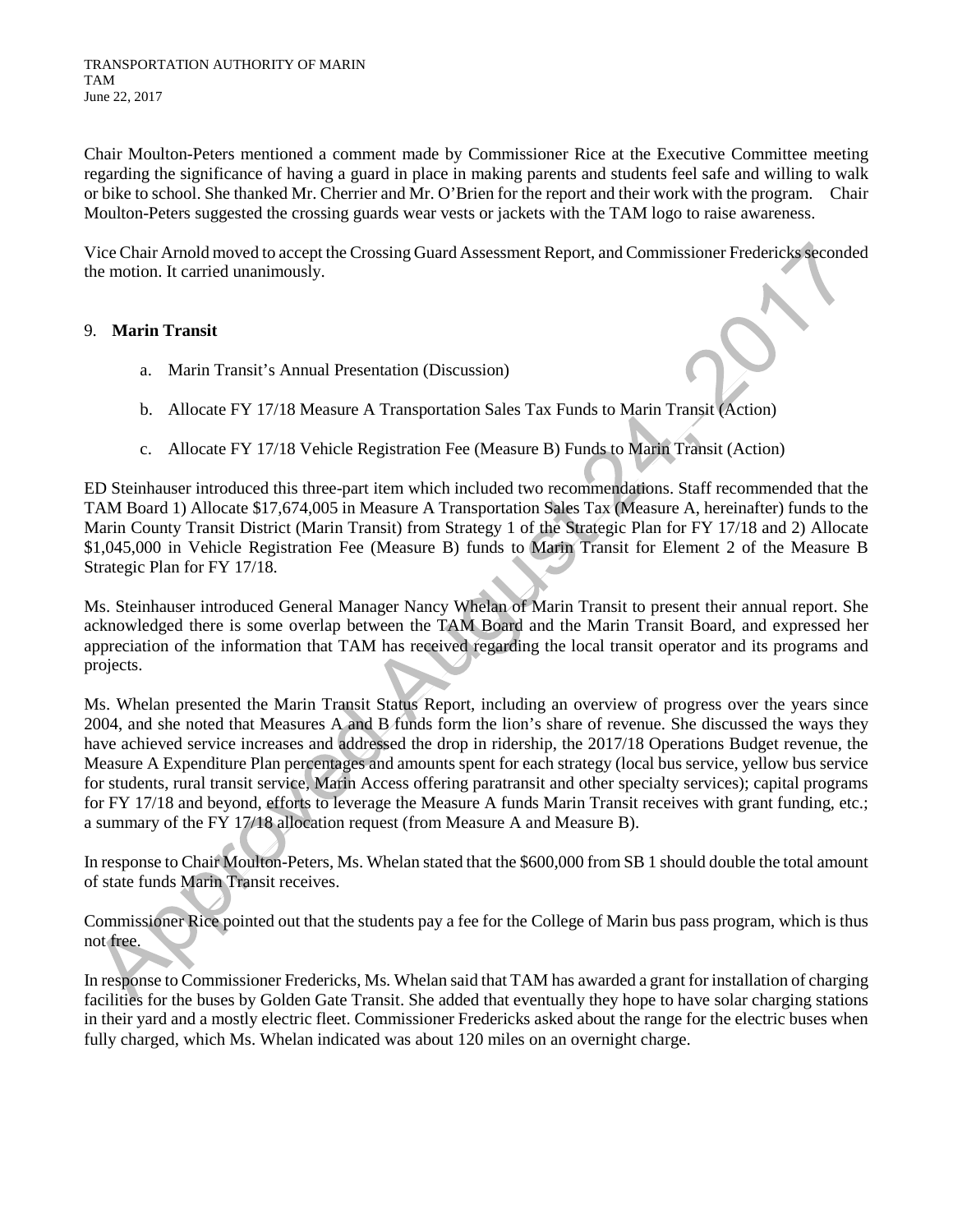Ms. Whelan discussed future projects, including bus stop improvements and a new maintenance and operations facility. She discussed other funding opportunities using Measure A funds as a match, and four projects funded by Measure B, including programs for seniors.

Commissioner Rice thanked Ms. Whelan for the excellent report and commented on the array of services provided by Marin Transit.

In response to questions from Commissioner McInerney, Ms. Whelan commented on the anticipated increase in demand for paratransit services, especially given the elderly population, as well other services like Lyft, and she noted that people with disabilities usually use the fixed route services.

Commissioner Rice moved to approve the allocation of FY 17/18 Measure A Transportation sales Tax funds to Marin Transit. Commissioner Connolly seconded the motion*:*

Chair Moulton-Peters opened public comment on the item.

Barry Taranto noted that fixed route ridership could be increased if people knew when the next bus was coming. He discussed difficulty in accessing real-time bus route information and tracking the locations of the vehicles. Ms. Whelan indicated Marin Transit was making progress towards being able to implement the necessary support systems.

Seeing no further speakers, Chair Moulton-Peters closed public comment on the item.

The motion for approval carried unanimously.

Commissioner Rice also moved to approve the allocation of FY 17/18 Vehicle Registration Fee (Measure B) funds to Marin Transit. Commissioner Fredericks seconded the motion, which was unanimously approved.

#### 10. **Commute Alternatives Program Update** (Action)

ED Steinhauser noted that Planning Manager Derek McGill and Senior Transportation Planner Scott McDonald would be presenting the staff report, as part of the annual budget cycle.

Mr. McDonald reviewed the purpose and goals of the transportation demand management (TDM) program, which promotes transportation alternatives to driving alone relating to employer/employees, accomplishments from the past year - Lyft pilot and bikeshare programsthat relate to moving passengers to and from SMART stations, carshare expansion, emergency ride home that relates to workers who use public transportation, vanpools, technology exploration including discussions with App providers that could support green commute programs, and the phaseout of regional 511.

Mr. McGill continued the presentation with an overview of the plans for FY 17/18 relating to TDM – a new localized outreach program that will effect greenhouse gas reductions, details of the localized outreach brand development to encourage options besides single car users, such as the "GoBerkeley" program, core program elements and changes for the next year, including improvements in public outreach, and proposed changes to the budget for 17/18. Mr. McGill asked the commissioners to take an action by accepting next year's program of activities.

Commissioner Reed expressed appreciation for the proposed changes, noting the TDM program is critical to the overall success of TAM. He thought that greater outreach and coordination of the TDM elements will show the community how they can partner with TAM to accomplish its goals.